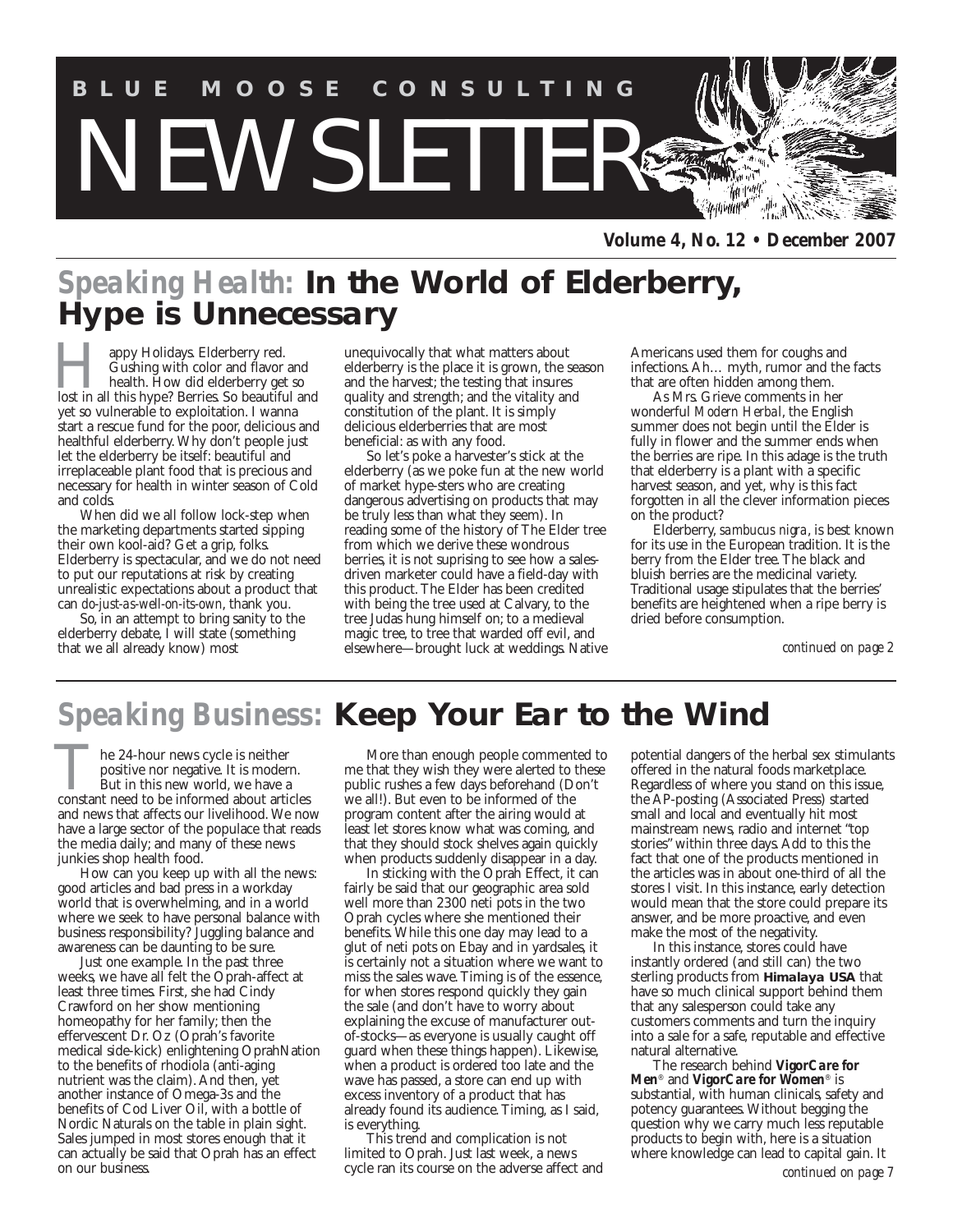## **The World of Elderberry**

*continued from page 1*

Entire books have been written about Elder tree and its berries. What becomes clear is that different plant parts have different merit, and that use is often delineated by ripeness level. Berries harvested from different soils have been shown to have different constitutions, something that modern science is now confirming. So, my question understandably would be: what elderberry is being provided in any particular product and how is it "brought to market"?

A good example of herbal clarity in manufacture is the responsible tone that **Herb Pharm** communicates when they state that they provide a liquid extract of the dried, fully-ripened berry. You need no further proof than to taste their product. Herb Pharm's full-spectrum whole plant extracting could not be more evident than in the delicious taste of their elderberry extracts: Herb Pharm's elderberry is the best-tasting elderberry on the market, (now there is a *verifiable* claim!)

Elderberry is first and foremost a food. It has a nutritive value and is naturally-high in antioxidants. The interesting observation is that some herbalists consider the berries the least active of all the parts of the tree—with the bark, flower, leaf and berries all being utilized for some noticeable health effect. The leaves actually have as intriguing a benefit against influenza as the berries do, according to studies. Most of the human research on the berries for influenza is actually 6-12 years old, with little current verification of the exciting initial studies. The berries are rich in anthocyans and flavonoids, as would be expected, and therefore they would naturally be beneficial as antiinflammatory and immuno-supportive foods.

Elderberriy's use for colds is truly as old as the hills. More on that in a second. Why, though, would we want to limit the market of the dear elderberry to its anti-viral capabilities? Well-made, fullyripe, opulent elderberries are known to be good for rheumatism; as part of a detox protocol and a diuretic; and even useful in weight-loss programs. Elderberries are a truly versatile plant. To cubby-hole them as an antiviral is to truly do the berries a vast dis-service. As any herbalist will tell you, listen to the plant (not the marketing department).

I now raise the question that no one in the room wants to ask: if elderberry is so absolute as an antiviral, is it actually a drug or a food? DSHEA should always be the standard upon which we develop our industry. If something in it could realize this amazing claim, do you think we would be getting the product on deep discount in a floor display? Dear Elderberry, you don't need any help with "science" proving your merit, nor do you deserve to be manipulated for quick gain by claims contraindicated by unclear qualifiers! Can elderberry in any

form stop virus flawlessly in its tracks? Only a fool would listen to that sales-pitch! I would run away from any product that promised to block viruses, the claim is so utterly outrageous! Prepare for the *60 Minutes* investigative reporting!

But let's acknowledge the importance of elderberry for viruses, colds & flus. The world of herbal medicine is so capable and powerful. First, find a quality elderberry product and you have found a critical ally in the battle to ward off the unwanted visitors of the cold season. The concern began when *Nature's Way* withdrew their Sambucol product: immediately, every purchaser in the country decided it was time launch a "powerful, effective" elderberry. The *Nature's Way* concerns should have caused everyone to ask the question, where does (any) company's elderberry come from? Instead, price immediately became the benchmark. In shining the light on truth on popular products, the question arises: is an elderberry



from India the same as an elderberry from Israel, as an elderberry from different regions of Europe or from Asia? The answer, when looking for powerful immune response, is clearly "no."

Quality elderberry taken as a night tea will work wonders for any body fighting off the beginnings of a cold. I would be taking this delicious elixir all day long if I had concerns about the cold or flu. Especially when a well-made product tastes sweetly delightful. (thank you Herb Pharm!) Never has a health elixir tasted so much like a treat. If you want to fully revel in the winter season while the world is being shocked and coerced by fear into being inoculated with unproved flu shots, enjoy some cinnamon with your elderberry every day.

In actuality, there should be a concern when discussing activity guarantees in a berry

product. There are constant battles and legal filings over guaranteeing the standardization with flavonoids and other critical nutrients in a berry formula, and possessing the technology to identify and capture the nutrients sought. Again, we are in a buyerbeware market, which is why it is advised to use a company that values quality over cost. There are now several known ways to "cheat" in standardization: where herb material is spiked to show the testing machine the numbers sought for the bottle labels (and that is for companies that desire to be ethical!). Again, we go back to the fact that well-grown, harvested and manufactured materials will prove consistency in the highly technical testing procedures now available for the herbal materials we use in our industry. Companies should list "sourcing" since it is just as critical as the nutritionpanel number guarantees as a way to notify buyer and consumer of a superior product. Of course, this would separate the superior

products from the fakers.

For quality certainty, **Bluebonnet Nutrition** has earned the reputation of buying top-quality herbals from the world's most respected sources, and buying the top-grade products constantly. With berries, this is important, as we now have a market flooded with questionable material and sub-par "scientific" production.

Bluebonnet states on its label that their elderberry fruit extract is imported from the eastern regions of the United Kingdom and Germany. This sourcing clarity mirrors where the most scientifically well-documented elderberry products have come from (no Indian or Thai elderberry here). The manufacturer of their raw materials is respected worldwide for their consistent dedication studying and extracting the active ingredients of herbal plants. Bluebonnet's standardized Elderberry is a nice complement to Herb Pharm's delicious liquid extract. Bluebonnet's Vcap offers 150 mg extract guaranteeing 30% polyphenols.

What makes Bluebonnet distinctly unique (other than the fact that their products are sold only in independent health food stores), is that they add to

their standardized product a unique and effective **E.D.S**. "enzyme delivery system." This technology, developed by *National Enzyme Company*, adds plant-based enzymes which aid in the break-down of the plant cellular walls and actively releases the herbal constituents from their plant matrix, making them more bioavailable

As many of you may have heard me say before, I love elderberry. Take it whenever I can: a cure-all for me. When I first tried Bluebonnet's Elderberry, I noticed the effectiveness immediately. (The EDS delivery system is also noticeable with the herbals olive leaf, black cohosh, feverfew and gingko—where the immediacy of the herb's effect is most often sought!). Between Herb Pharm and Bluebonnet, I am personally convinced that I am strengthening my body



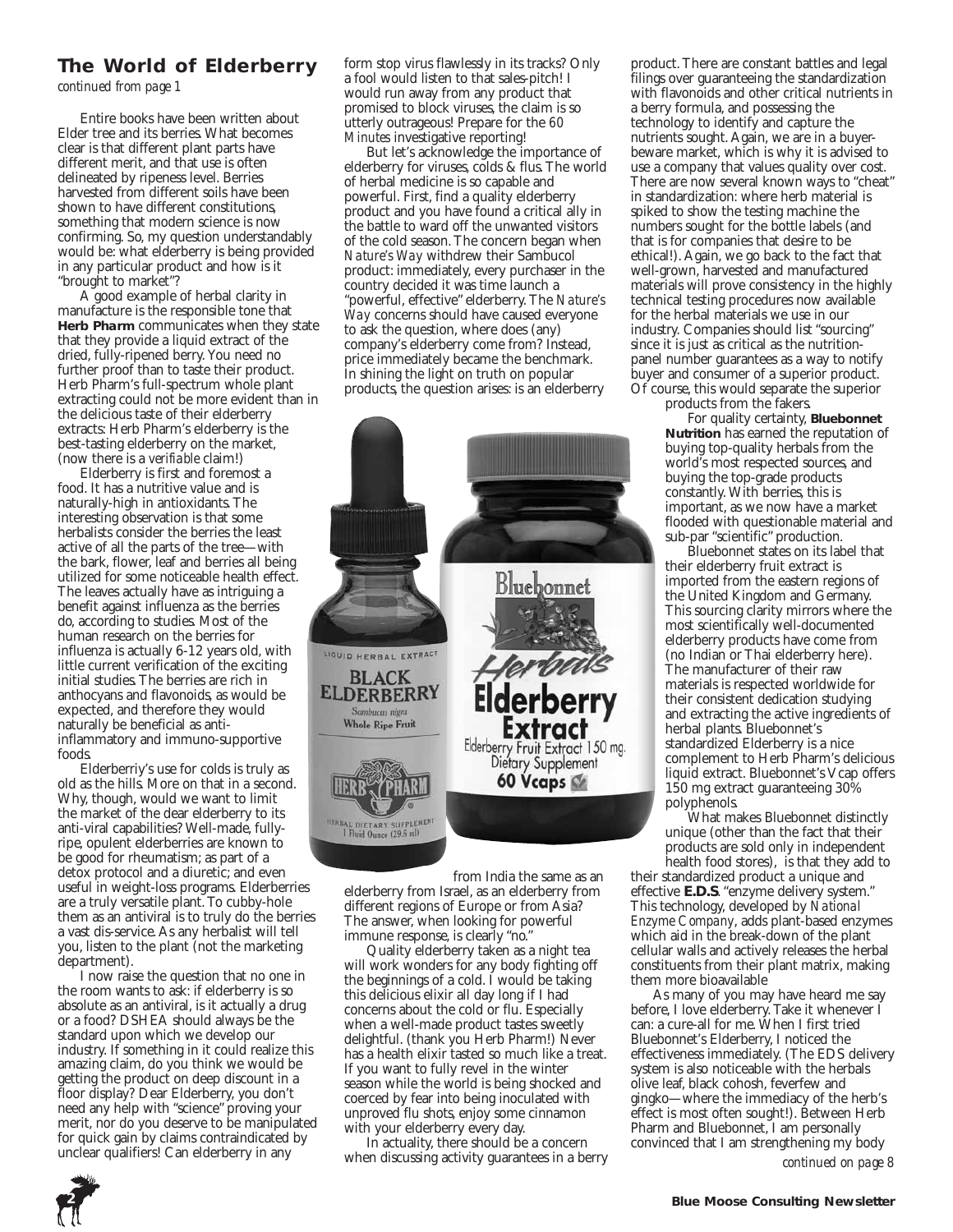

### **December Monthly Promotion Digestive Support:**

**Cinnamon Liquid extract** – Enhances the action of insulin and improves glucose and fat metabolism. Warming to the stomach and intestinal tract and stimulates appetite.

**Lavender Spirits compound** – Flavorful tonic that soothes and settles a stressed stomach.

**Neutralizing Cordial compound** – Soothing pH support for acidic digestive tract.

All of the herbs in these extracts are either Certified Organically Grown or Custom Wildcrafted™ in their natural wild habitat.

> **25% OFF with minimum order of 3 for each product ordered.** *Promo period: Dec. 1 thru Dec. 31*

**Now is the perfect time to bring in the Winter Immune Promo** and promote the best-selling Herb Pharm herbs and formulas at **25% OFF.** Ask your BMC rep for the details.

Products include: astragalus, echinacea, elderberry, oregano spirits, olive leaf extract, *Immune Attack™ Immune Defense™, Virrattack™*, Propolis-Echinacea Throat Spray, *Children's Echinacea™* Glycerite, *Children's Winter Health™ Compound* and more….

*Buy now, stock up, promote with sales and then buy again… all season long!*

# NORDIC® NATURALS

Pure and Great Tasting Omega Oils

*Introducing* **Ultimate Omega 500 chewable**

Providing the same powerful concentration of EPA and DHA in a smaller, easier to swallow 500 mg soft gel. Now with great-tasting strawberry flavor.

**December Monthly Promotion 15% OFF** Our Best Sellers in liquid form! **Ultimate Omega – 4 oz • Complete Omega – Lemon 8 oz • Omega-3 – 8 oz** *Buy in dates Nov 24 – Dec 23*

### **Nordic Displays are in stock**

16 unit counter display; 40 unit floor display (with samples & catalogues) *Ask your BMC rep on how to highlight Nordic now!*

**Nordic Naturals Pet Products… Do you carry them for your loyal pet owners?** Pets thrive on Omega-3 nutrition! Pet Cod Liver Oil Liquid 8 oz & 16 oz…just pour on their food Pet Omega-3 Capsules 90 softgels…whole fish body *Note:* updated labels + formulation for Arctic-D Cod Liver Oil reflecting higher levels of Vitamin D. D3 now 1000 IU/tsp. 250% daily value for adults & children under 4 years. *Note:* New label change: Arctic Cod Liver Oil Capsules • NEW SERVING SIZE! *\*WAS:* 2 soft gels (164mg EPA/serving + 250mg DHA/serving) *\*IS:* 3 soft gels (246mg EPA/serving + 375mg DHA/serving) The new serving size now satisfies the ISSFAL (International Society for the Study of Fatty Acids and Lipids) standard of a minimum of 600mg of EPA + DHA daily. Back in stock: **"Fish Oil: The Natural Anti-Inflammatory"** by Dr. Joseph Maroon (MKTG-01703, Sell Price: \$14.95)



### *Coming in December* **Trimology<sup>™</sup>—The Science of Slimming A Revolutionary New Diet System**

Bluebonnet will be announcing the industry's most exciting, science-based slimming ingredient, a Licorice Flavanoid Oil, Glavonoid®

Supported by very intriguing research, this product will be the talk of January, so bring it in ASAP. Natural, safe slimness now!

#1000 \$24.98/\$49.95 90 count box

**Enzymes Hip Pocket Promo**

*Selected Enzymes Only* Vegetarian Power-Zymes 60 Vcaps, Dairy-Zymes 30 Vcaps, Super Bromelain 30 Vcaps, Optimum Enzymes 60 Vcaps, Optimum Enzymes 90 Vcaps

**4 different products 3 deep for 15% OFF 5 different products 4 deep for 20% OFF 6 different products 8 deep for 25% OFF**

*Promo dates: Dec 1 - Dec 31*

Not represented by BMC in NJ Not represented by BMC in NJ

# NEWTON homeopathics

Always safe, always effective.

# **December promotion 20% OFF**

**OTC Complexes**

Blues & Mood Support (N035 formerly The Blues)

Flu (N005)

Indigestion – Gas (N020)

Rheumatic Pain (N009)

Spray: Joint Pain Relief (N220)

**Newton for Pets**

Cough – Asthma (P019)

**Newton for Kids** Constipation (F008)

*Display homeopathic alternatives at your register. Order a counter display (18 bottles) with… Products that you know will sell!!!*

Not represented by BMC in NJ and parts of PA Not represented by BMC in NC, WV

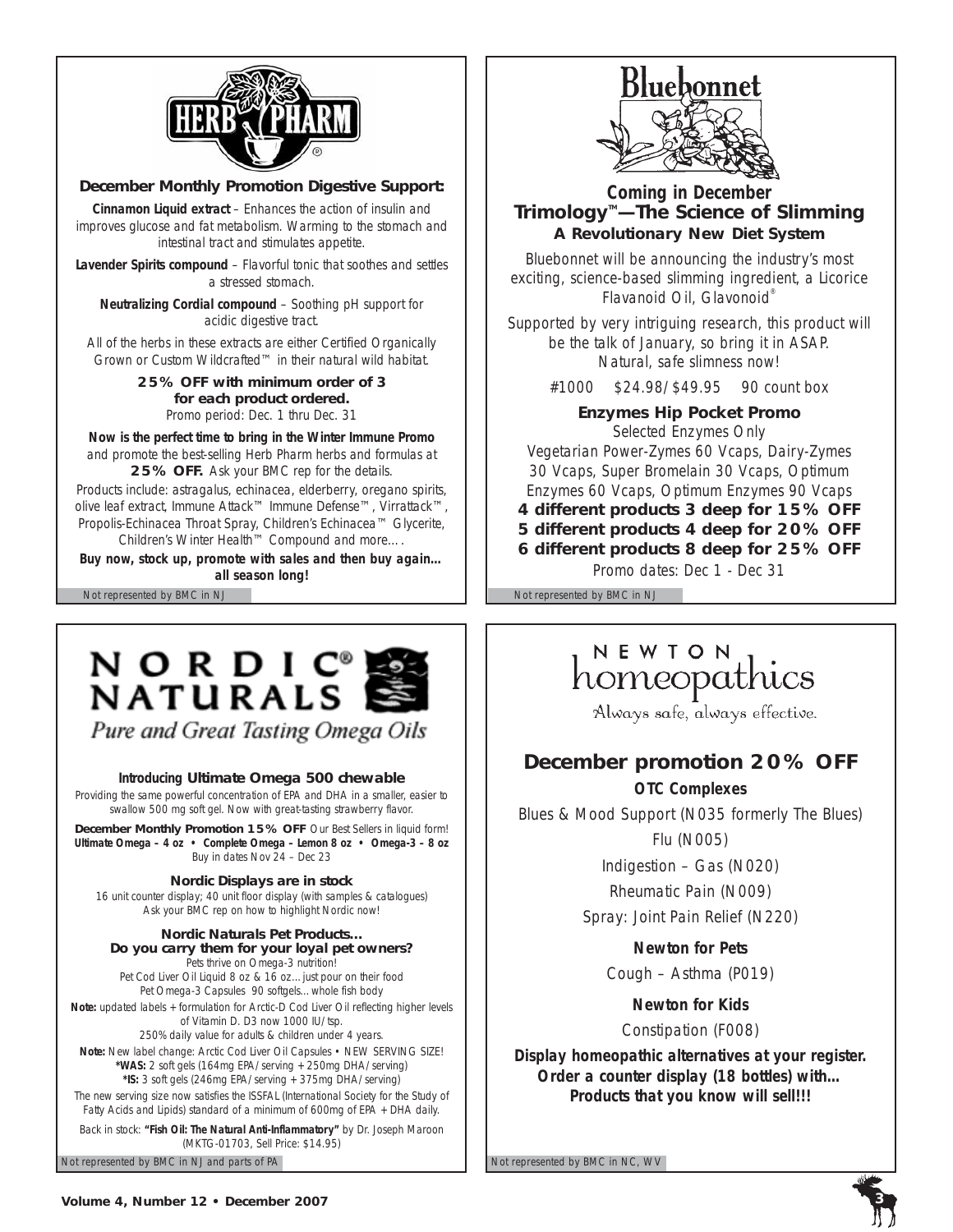

People are window shopping now for gifts for friends and family. A smart-looking display brings value and sales to your store. Offer natural selections for the holiday shopper. Displaying this year's gift selection now will ensure that people come back to your store to fulfill their wishlists.

**AromaLand has some of the most sought-after holiday treats: Diffusers** Essential Oil Sampler Paks (the ULTIMATE holiay gift) Rose face & body oil A full line of AromaFree® body care products for the allergy sensitive

### *AromaLand: Pure Essence in every bottle!!*

AromaLand has an in-house GC/MS that can verify the quality of the oils they use. With Organic Tea tree and Patchouli up 300% + in price, it is most important to be able to verify. AromaLand has been doing this for 30 years: all our oil shipments are tested.



## **A suggestion for everyone!**

During the Holidays, we tend to buy disposable or unhealthy gifts for our friends and families. This season, why not suggest to others that they instead consider giving the gift of health? A bottle of **Sovereign Silver** will be the perfect gift of protection and health.

No matter who the loved one, or whatever else the gifting, add Sovereign Silver to everyone's stocking this year. Show you care where it counts. Safe, good health all winter long!



Not represented by BMC in NC, SC, NJ, eastern PA

希*Holiday*者

*Buying Alert!*

**Looking your best this Holiday Season Naturally and healthfully Semi-permanent Henna Creams**  *15 vivid colors* Light brown Dark brown Red Golden brown Burgundy Ash blonde Copper Golden blonde Mahogany Swedish blonde Light blonde Black Chocolate Silver Fox Reddish dark blonde



*Wash your hands in a manner that restores the proper beneficial probiotic mantle to your skin.*

*Have you tried Dr. Ohhira's Probiotic Kampuku Soap yet?*

> **There is no other product like it on the market!!**

This soap with natural plant extracts and essential herbs leaves your skin supple, radiant and youthful!

As with all products formulated by awardwinning microbiologist Iichiroh Ohhira, Ph.D., this beauty and revitalizing soap does not contain fragrances, stabilizers, deodorants, preservatives, chemicals, minerals (i.e.,titanium oxide) or artificial colors.

> **Natural Moisturizer and DEODORANT…**

**Ideal for dry or oily skin**

*December promotion* **Kampuku Soap** 

**10% OFF** *in units of 6 ea. on orders placed*





## **Special for the Holidays! 25% OFF entire line!\***

*Something for everyone of your holiday gift list*

Combs, brushes

Bath and body tools

Razors and cosmetic brushes

Children's bath buddies Loofahs, body brushes

*Fits just right in stockings! \*Not to be combined with any other discounts.* 

*Purchases Dec 1-20*



Not represented by BMC in NC, NJ, PA



### *"Hawaiian Spirulina" "BioAstin Astaxanthin" "MD Formulas Hawaii"*

Doctor-formulated products highlighting the **"King of the Carotenoids", BioAstin astaxanthin**. Here now is the nutritional advancement of 2008—today!! Ask your BMC rep about these exciting products from the world's most nutrient-dense **Hawaiian-Spirulina**; to the most powerful antioxidant available, **astaxanthin**; to these new, vegetarian **MD Formulas Hawaii.**

**JointAstin™** – astaxanthin with vegetarian Glucosamine, and more

**CardioAstin™** – astaxanthin with CoQ10, acetyl-carnitine, flax and DHA and more

**DermaAstin™** – astaxanthin with flax oil, vitamins C & E and more

**Nutrex Decmber Line Drive 20% OFF**

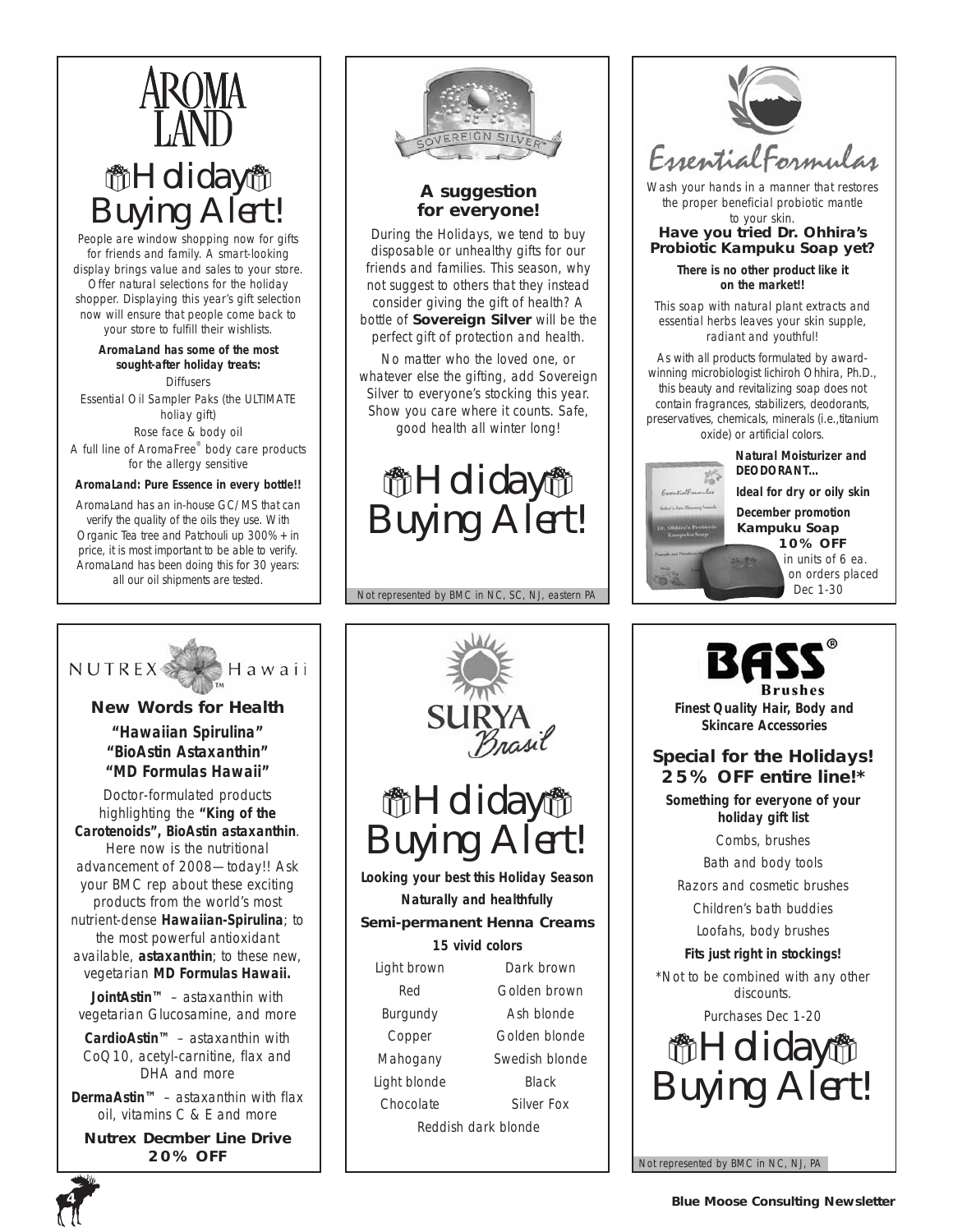

#### **Calm One Calm All**

Help your customers stay stress-free and focused during the hustle and bustle of the holiday season with the following formulas and herbs.

**StressCare, ImmunoCare, and MindCare formulas Ashwagandha, Bacopa, Chyavanprash, Gotu Kola, & Valerian pure herbs**

**Buy 15 7% OFF formulations 3% OFF pure herbs Buy 25 15% OFF formulations 5% OFF pure herbs Buy 50 25% OFF formulations 10% OFF pure herbs**

**Himalaya USA now has colorful new floor displays.** Pick any items in units of 4 totaling 36 items of the Herbal Healthcare Formulas and voila!! Instant increased sales! Fill the display at **15% off**  (no other discounts apply: initial fill only) *LiverCare and StressCare are great products for the Holiday over-indulgences!*

*Good Thru Dec 31st*

#### **USDA Organic Soliga Forest Honey www.soligahoney.com**

Himalaya Soliga Forest Honey is 100% organic forest honey made from the nectar of hundreds of forest flowers found in the forests of South India. The honey is collected by the Soliga tribe of South India. The tribe are expert honey collectors, harvesting honey in a sustainable and eco-friendly manner. Himalaya Soliga Forest Honey has 7 times more antioxidants than other honey.

**USDA certified organic Himalaya Soliga Forest Honey**  Minimum order  $= 6$  units 1 case (24) = 5% off; 2-3 cases = **10% OFF**  4+ cases = **15% OFF Soliga Forest Honey display.** Net cost = \$120.74 wholesale \$5.59. Suggested Retail \$7.99

#### Not represented by BMC in PA, NJ



### **Safe Children's Immune Products** *People are looking for Natural and Safe options and Life Source Basics is the perfect fit.*

Every children's section should offer beta glucans from Life Source Basics

### **Life Source Basics Children's Chewable**

Nothing is more important than the health and happiness of our children. Unfortunately they are constantly exposed to foreign challenges at school, daycare or the playground. To keep their immune systems strong, Life Source Basics has created a delicious, all-natural immune supplement especially for kids. **Life Source Basics Children's Chewable** contains WGP 3-6, which researchers at leading universities and medical centers have shown activates key immune cells to more quickly identify and fight foreign challenges. This Children's Chewable product is specifically designed for children ages 2 and older. The product is available in both orange and berry flavors. **50 mg 30 count**



**Health Education & Health Products & Aloe Vera** 

### **Healthy & Slim Daily Greens**

**20% OFF when bringing in both tablets, box set packets and 10 oz powder equaling 24 item or more.**  $(suggestion = 8 each - Save $88.88)$ 

WS \$355.52 SRP \$855.04

**Healthy & Slim Daily Greens** 120 tabs

**Healthy & Slim Daily Greens** single packets box of 30

**Healthy & Slim Daily Greens** 10 oz powder (2 month supply!)

**Daily Greens** is a combination of 12 green vegetables and 9 exotic foods in an aloe vera matrix…1 Tbs. contains 4-5 servings of vegetables! Detoxify the body with this incredible green vegetable blend. No fillers or irritants to gluten intolerant individuals such as beans, seeds, wheat, flax meal, psyllium, apple pectin, oat bran, wheat bran, soy, tomatoes (night shades), brown rice, herbs, and other veggies.

*Best Greens Formula...Best Margins... Best Value to Your Customers!*

# MushroomScience<sup>®</sup>

**Mushroom Science** and their culinary mushroom line, **Harvest Moon Mushrooms**, are all tested to comply with the EU definition of "certified organic." They are tested at least twice before extraction and once after extraction for any levels of herbicides, pesticides or pollutants like heavy metals.

**Certified Organic**

**Hot Water Extract**

**Guaranteed levels of Polysaccharides**

> **Free of common contaminants**

*The World's Best Medicinal Mushrooms*

# **HAMPSTEAD TEA** LONDON

Our delicious teas can spice up classic sweet treats. Try the festive recipe below:

EASY GINGER DROP COOKIES

- 1 cup butter
- 2 cups brown sugar
- 2 eggs
- 1/3 cup sour cream
- 10 Hampstead lemon ginger tea bags
- 1 teaspoon vanilla
- 3 1/2 cups sifted all-purpose flour
- 2 teaspoons baking soda
- 2 teaspoons cream of tartar
- 1 teaspoon salt

Cream together the butter and brown sugar. Beat in eggs, sour cream, and emptied tea bags until light and fluffy. Next, sift together the dry ingredients and add to creamed mixture, stirring to blend well.

Drop spoonfuls of dough about 2 inches apart on a lightly greased baking sheet and bake at 350° for about 12 minutes or until done. Makes about 6 dozen cookies.

See the exciting endcap idea for case stacking Hampstead teas this Holiday season in our Endcap Ideas section



# **PERFECT® ORGANICS** a*Holiday*a

*Buying Alert!* **Beautiful and reusable fiber gift bags can make any Present Perfect**

*Show the best gift ideas prominently with the fair trade fiber gift bags from Perfect Organics!*

**Four Perfect Gift ideas:** Ultimate Lavender Lavish Gift Set Orange Ginger Spa Gift Set Grapefruit Lavender Coconut Gift Set Mandarin Rose Coconut Gift Set

**Buy 8 gift bag sets, mix and match and SAVE 15%** *Dec 1 – Dec 19*

> *As referenced on Treehugger.com* **Beauty Lab....Cup O' Joe** Perfect Organics Hazelnut Coffee Ultimate Body Scrub...

For an invigorating, skin-toning buzz, slough away with this heady brew of finely ground coffee beans, moisturizing organic plant oils, and gentle botanical extracts. Allow to percolate on skin before rinsing for best results!

**www.treehugger.com/fashion\_beauty/**



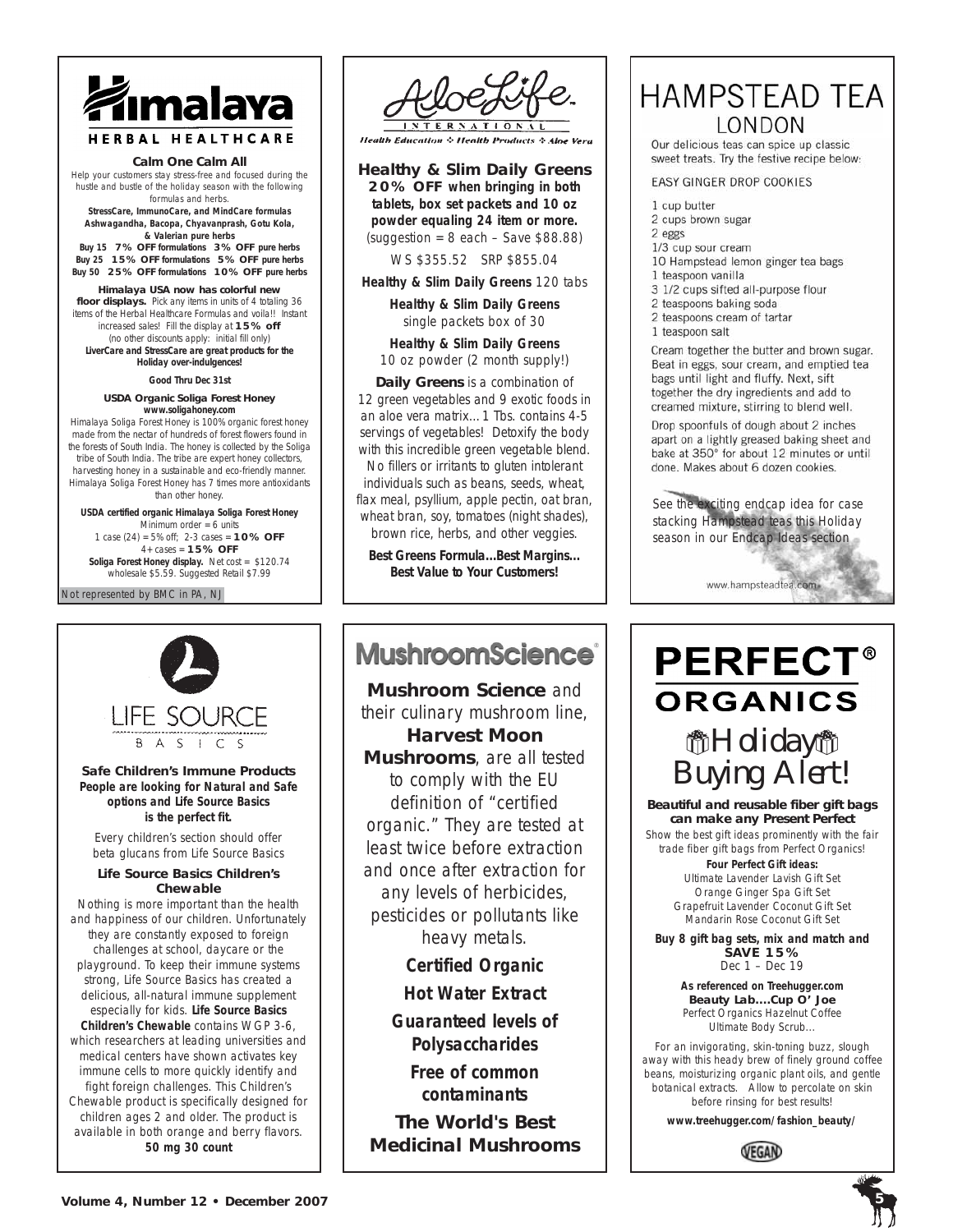# *Guest Opinion:* **Clorox buys Burts Bees: One Perspective**

uy Low, Sell High? Clorox owning Burt's Bees? They have a diverse product mix of brands—Clorox, 409, **Armour All, STP, Liquid Plumr, Pine Sol, Armour All, STP, Liquid Plumr, Pine Sol,** Brita, Glad, Handi-Wipes, Kingsford Charcoal, several Cat Litter brands, Hidden Valley Ranch, KC Masterpiece, Kitchen Bouquet, SOS Pads, Tilex Cleaner, & many other brands, & now Burt's Bees (all mentioned brands are registered trademarks of their current ownership corporation, The Clorox Company, except for Burt's Bees, with that deal expected to close by the end of the year)!

Where are all these other product brands distributed? Mostly Mass Market Grocery, Drug Stores, Hardware Stores, & Home Stores, from Albertson's, & CVS to Costco, Home Depot, Kroger, K-Mart, Target, Walgreen's, Walmart and every large chain they can find...Do they plan to fill these same channels with all or most of the Burt's Bees products? How will the Natural Foods Industry retailers that helped to build the brand to such prominence, embrace Burt's Bees, if the Clorox Company pushes all their products through their other current distribution retailers to critical mass? Stay tuned...this will be very interesting to watch unfold, as a case study in further market positioning of an extremely successful & growing brand, up until now....

We'll see if "Dancing with whoever brought you to the dance" becomes an issue, or whether pushing an expensive value



**New lozenges are here! Clears the Head, Soothes the Throat!**

Maximum Strength, Sugar-Free, Black Currant Flavor. Fights coughs, provides instant, cool soothing relief for sore throats. Powerful cooling vapors help nasal passages feel clearer. Pleasant tasting Black Currant flavor combined with soothing Menthol, Eucalyptus and Vitamin C. Suitable for those on sugar controlled diets and vegetarians.

**Olbas Lozenges** (24 per box) Suggested Retail only \$5.95

Counter Display (12 boxes)

**20% DISCOUNT through December!**  *No minimum order! Free shipping on counter display!*

added "Natural" brand to critical mass pushes Burt's Bees to Billion Dollar brand status that will be sustained over time. Or if it kills the brand within a few short years as their current retailers become estranged from carrying the brand for the ambition of returning stockholder value to a multibillion dollar corporation & their shareholders, by selling to every mass market outlet available, while the brand slowly loses the "added value" it's most appreciated for, by becoming cheap & available everywhere.

Will the quality of the products produced by Burt's Bees now, be reduced for cheaper ingredients, cheaper labor, & other shortcuts to maximize the return to investor shareholders? Will we see Burt's Bees products being outsourced & produced in a

"cheaper labor" based factory in another country, or staying where they are now in North Carolina?

Will competing manufacturers of similar natural body care category products as Burt's Bees, seize the opportunity provided by this breaking news? Probably! Current Burt's Bees retailers who can't operate on the small margins that large Mass Market chains operate with, might soon find themselves looking to fill open shelf space, or they may just wait & see what unfolds, first.

Time will tell & we'll all see the results. All just my opinion, of course."

*The statements expressed here are opinions of one smart industry veteran, Brian Agar*

## **ENDCAP IDEAS**

### **Bring more Green and Red Home this Holiday Season**

Everyone should be eating more green and red foods. So incite your customers to think Good Green and Essential Red this gift-giving season. Offer an endcap of reds & greens that are healthful, adding some colorful green + red ribbon to wrap the two items together. Maybe offer a seasonal special that if they buy one of one color, they get the other colorful supplement at 10% off; and if they buy three or more bottles, they get 20% off! Put a chimney stocking by the display and *voila!!,* instant seasonal promotion. Ideas: Daily Greens by Aloe Life · Nutrex astaxanthin · Green Utopia from Bluebonnet · Bluebonnet lycopene • Juvo organic meal replacement • Hampstead Tea Green Tea • Nutrex spirulina with a book on green algae • Herb Pharm rhodiola • Ancient Sun blue-green algae with a Wildbar • Herb Pharm cranberry • UMAC-Core marine plankton and a seashell •

Himalaya USA Soliga honey (red jar) • Surya Brasil hennas (red boxes and colors)





# **Velvet Vixen Bath 10% OFF December**

*direct orders only. Dec 1-31*

**Crystal Sea Baths** from Well-in-Hand are Organic Aromatherapy Seaweed baths that soften the skin with a nourishing seaweed blend while exciting the mind with pure essential oils. This wonderfully aromatic bath contains the following:

Organic Calendula, Spirulina, Sea Kelp, Baking Soda, Epsom Salts, pure Carrot Seed essential oil and natural raspberry and vanilla. Velvet Vixen, one of nine (9) sea bath blends is brought to life with its delicious raspberry vanilla aroma!

**24 oz. makes it an excellent value for a luscious, healthful bath!!**

\$6.00 wholesale \$9.99 retail



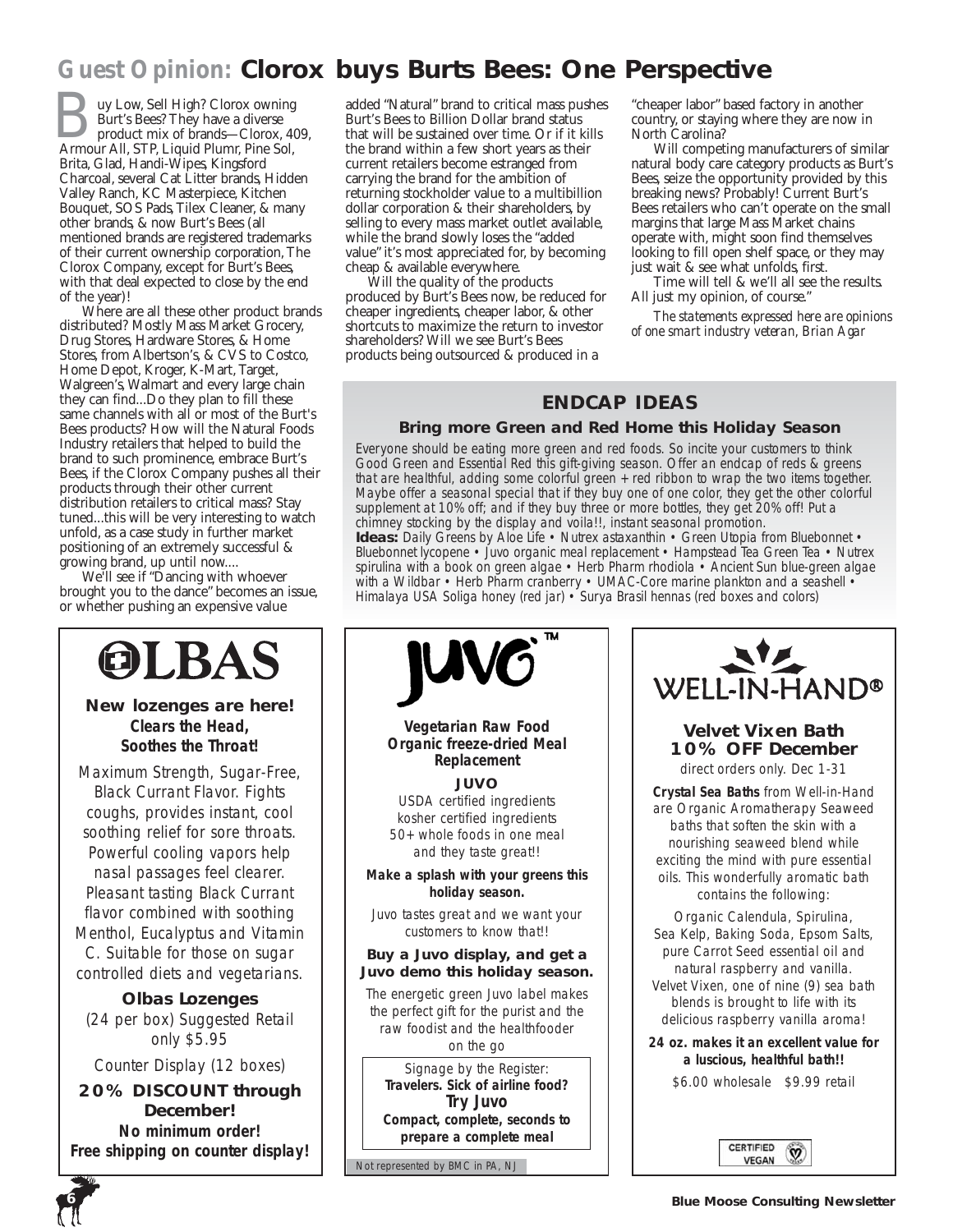## **Keep Your Ear to the Wind** source of the information-at-large that you

*continued from page 1*

is now becoming a weekly or monthly occurrence and we are becoming stores chasing the news cycle's fast-moving tale.

Before we discuss strategies for dealing with this, we should also add the equally compelling reality that the same 24-hour news cycle is now often filled with the landmines of subterfuge of malicious articles on many products in our industry. Too often over the past 2-3 years, we have been caught playing catch-up when articles, stories, or bad science hits the media waves and we are left spending the next month explaining over and over how the story was false, incomplete, mis-communicated or just downright wrong. In this instance as well, advance notice would certainly make the reponse-time more manageable and effective.

So, we have before us the need for some assistance in the fastlane of modern media interventions into the workings of our business. Blue Moose Consulting will offer to help as much as we can. Some of you may have already received my three quick Oprah emails, and I hope that the information was valuable to some of you. I spend a lot of time on the airwaves at night (in hotel rooms there is not too much to do), and I have found effective ways to hear this info more quickly than others. BMC wants to be of assistance however possible, and for some of you that can mean that you look to us as one may need to know to keep your business current.

So now BMC asks you to communicate with us if you want to be on the "call list" of stores we alert to pressing and immediate current news, as well as whether you find our occasional emails about sales, sale timetables and other news to be beneficial.

We are looking for direction on how to serve you better.

In 2008, we will establish two mailing lists for information that we will use to inform stores. The first list will involve current media news—good and bad—and we will shoot out warnings and alerts as quickly as we can when something arises. Michael will be the keeper of the list, and the email list will never be shared with anyone outside the BMC corporate office. The second email list will encompass those stores that appreciate and utilize the many sales promotions that are constantly arising every month. The sooner you are alerted to the deals, the longer you have to participate and save/market/profit. Again, this list will be kept confidential and only communicated by Michael to all the stores that wish to participate.

### *Your choice.*

We ask that you let us know your interest, and we shall be happy to work with you.

For stores that aren't excited about the technology of the internet, we are also currently establishing a broadcast fax service

### **"WE ARE HEALTH FOOD PEOPLE"**



Blue Moose Consulting continues to grow, with BMC reps strategically placed in many areas of our service territory. Expo East presented a unique moment where many mooses were all gathered in one spot.

This photo represents some of the growth of our company, with the largest selection of BMC reps ever captured in one photo. As we move to the end of this calendar year, BMC employs 9 sales people, 4 office personnel and graphics/media people, and 20 demo people. With a payroll of 33 contractors, we have some of the best coverage capabilities of any brokerage in the country. BMC promises to become more efficient and consistent – with plans to add more personnel dedicated to supporting the independent health food stores – in 2008. Support our lines, work with us and understand that, at BMC, we believe in the goodness of the future. We have come a long way in the four years since we expanded beyond the first moose, Michael, and we are more committed than ever to working with our fantastic lines to help your business grow. Thanks for sharing this mission with us!

Expo East BMC Staff photo: (from left to right): Michael Hennessey, Christina Porter, Laura Tache (BMC demo coordinator), Linda Bechtolt (and her wonderful daughter Hannah), Jenny Sudduth, Jackie Irwin, Alice Maher and BMC General Manager Laura Pestel. (Lara Brown and Theresa Welling were at the show but not in this photo) Thanks to Kerry Dunleavy for providing this picture.

### **MARKETING IDEAS**

### **Grab a Strong Market with the best products!!**

Nordic Naturals is offering a 20% introductory offer to any health food store that agrees to place the Nordic PET products on their shelf right next to the rest of their line (minimum order of 6 bottles each Omega-3 PET and PET Cod Liver Oil).

This product works so well to improve the health of their best pal's coat, and joints – that it will continue to sell as well!

that will perform a similar function. We will ask you for your interest in participation in this service, but we are also very open to your initiative to get this project up and running. Contact us and let's get rolling together!

You can email me at **bluemoosestudios @aol.com** or contact the BMC General Manager, Laura Pestel, at **Laura.Pestel@ BlueMooseConsulting.com**. You can also call Laura at her office at **864-879-3465**. All we need to know is that you are interested and how best to contact you. Let us know, and we will build the list as quickly as the requests come in.

To be honest, all these promises and all this work—presented in a professional manner—takes time, and I have made the promise to give the time. I would be very happy to add you to this important task. Let's be effective in 2008 in an organized way of smart survival, and let's learn to adapt to change positively.

If the world doesn't want to follow the path of natural health willingly, we can certainly learn creative ways to flourish in the world that we live and operate in.

Let BMC help you more in 2008, and enjoy the Holiday season ahead.

With love,

and warm wishes for a Merry Christmas, Michael ❂

# **TAKE 5 MINUTES**

### **Plan Ahead—Company Closings for the Holidays**

**Herb Pharm** closed Dec 24, 25, 31, Jan 1 **Aloe Life** closed Dec 24, 25, 26, Jan 1 **Bluebonnet** Closed Dec 25, Jan 1 **Newton Homepathics** Closed Dec 21 – Jan 2 **Essentail Formulas** Closed Dec 24, 25, 31, Jan 1

**Himalaya USA** Closed Dec 24, 25, 31, Jan 1 **Sovereign Silver** Closed Dec 25, Jan 1 **Nutrex** Closed Dec 24, 25, Jan 1 **Life Source Basics** Closed Dec 25, Jan 1 **Bass/Hair Doc** Closed Dec 25, Jan 1 **Penn Herb Company/Olbas** Closed Dec 25, Jan 1

**Surya Brasil** Closed Dec 24 – Jan 1 **Juvo** Closed Dec 25, Jan 1